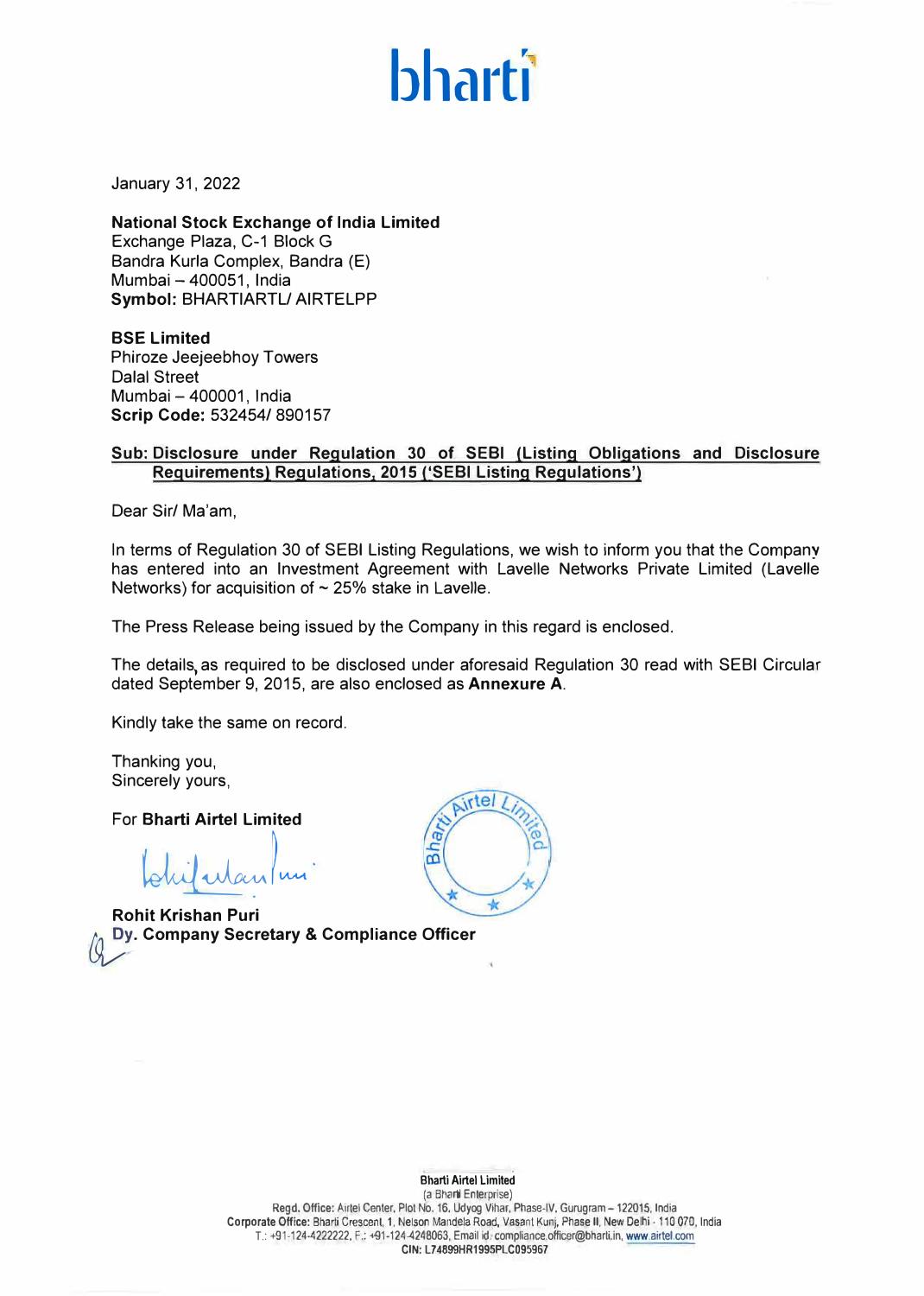

# **Airtel acquires ~25% strategic stake in SD-WAN startup Lavelle Networks**

## *Boosts Airtel Business' Network-as-a-Service (NaaS) portfolio as enterprises look to deploy Software Defined networks to support their digital transformation journeys*

**New Delhi, January 31, 2022:** Bharti Airtel ("Airtel"), India's premier communications solutions provider, today announced an agreement to acquire appx. 25% equity stake in Bengaluru based technology startup, Lavelle Networks. The agreement is subject to applicable statutory approvals.

The home grown Lavelle Networks specialises in Software-defined Wide Area Network solutions and it serves a range of industry segments. Its platform has connected several thousands of Indian enterprises from the nation's largest financial institutions to e-commerce networks.

As more enterprise move to cloud based applications to serve their customers in a digital-first eco system, they require on-demand and reliable network connectivity. As a result, there is a surge in demand for software defined solutions that have the agility to serve a cloud based hybrid IT environment.

*"SD-WAN is the necessary arsenal for enterprises to transform and future-proof their network infrastructure in this digital age. Its market in India is expected to grow exponentially at a CAGR of 55% in 2022-2026. As per F&S End-User Survey 2021, about 62% of enterprises plan to deploy SD-WAN across their organization in the next 1-2 years. Some of the major drivers which would contribute to this phenomenal run include the need for seamless management of Hybrid Networks, faster deployment of new sites, and network cost-efficiency." Apalak Ghosh, Associate Director and Head of ICT, Frost & Sullivan South Asia*

Airtel Business' Network as a service (NaaS) is a digital platform, which is built to address the emerging connectivity requirements of enterprises as they go through the cloud & digital adoption and acceleration journey. As part of its NaaS portfolio, Airtel will offer software defined connectivity solution from Lavelle Networks and co-create a host of innovations as part of its NaaS platform. This also aims to bring "Made in India" products & solutions for enterprises by offering cutting edge technology and cost efficiencies.

Ajay Chitkara, Director and CEO – Airtel Business said: "We are pleased to support Lavelle's growth journey and excited to collaborate with them to take their world-class solutions to enterprise customers in the fast growing Indian NaaS market. With our end-to-end solutions play and brand trust, we are uniquely positioned to serve the needs of India's fast growing digital economy."

Shyamal Kumar, co-founder & CEO, Lavelle Networks said: "Digital India's businesses are racing away to applications, cloud and software. Connecting all of this together are our enterprise data networks. We are extremely excited that our product and early market success will now be massively accelerated by this transformational partnership with Airtel."

Airtel Business serves over one million businesses through its integrated portfolio of – connectivity, conferencing, cloud & data centers, cyber security, IoT, Ad-tech, CPaaS (Airtel IQ), and more. It is the market leader in India's enterprise connectivity segment.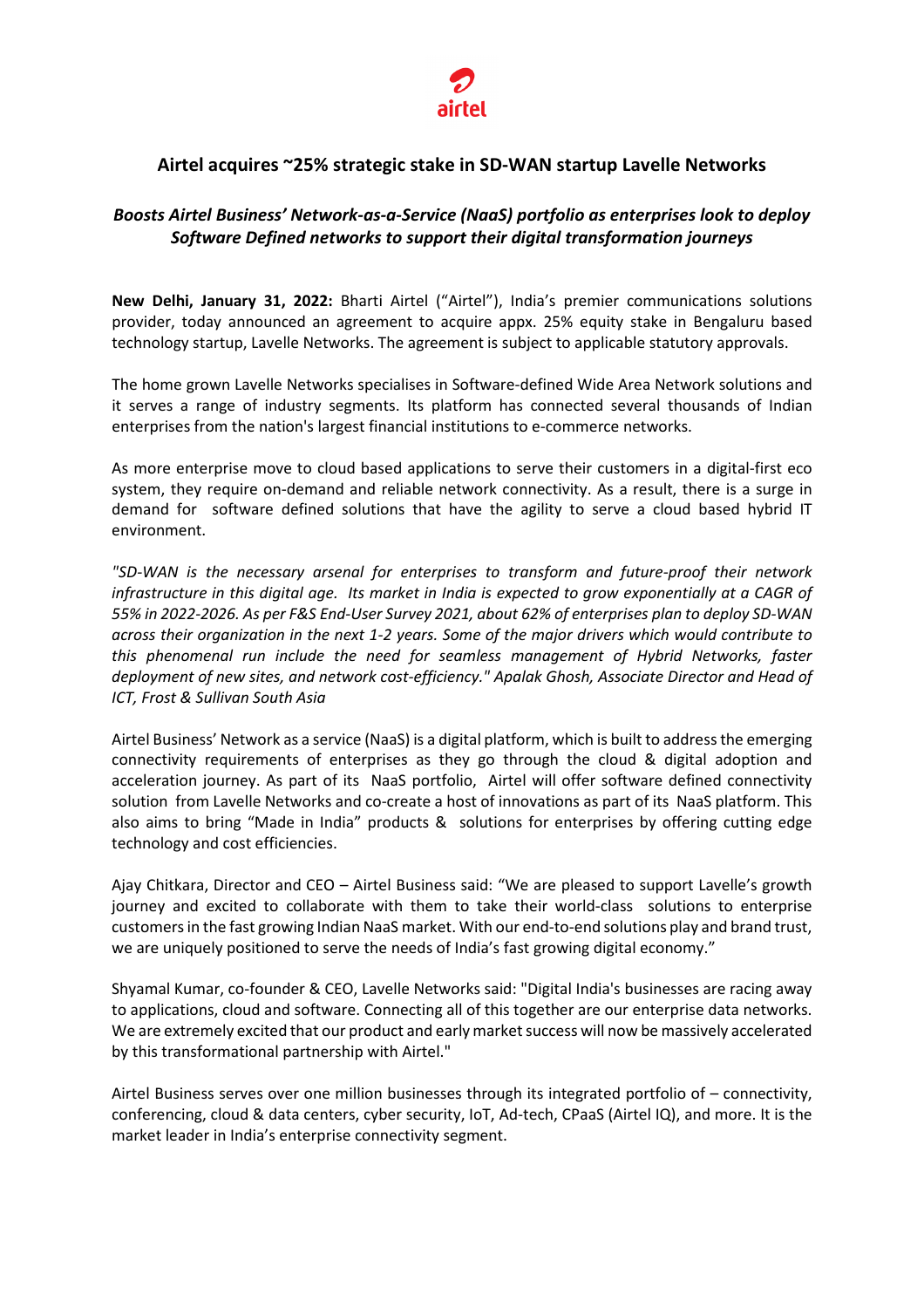

#### **About Airtel:**

Headquartered in India, Airtel is a global communications solutions provider with over 480 Mn customers in 17 countries across South Asia and Africa. The company ranks amongst the top three mobile operators globally and its networks cover over two billion people. Airtel is India's largest integrated communications solutions provider and the second largest mobile operator in Africa. Airtel's retail portfolio includes high speed 4G/4.5G mobile broadband, Airtel Xstream Fiber that promises speeds up to 1 Gbps with convergence across linear and ondemand entertainment, streaming services spanning music and video, digital payments and financial services. For enterprise customers, Airtel offers a gamut of solutions that includes secure connectivity, cloud and data centre services, cyber security, IoT, Ad Tech and CPaaS (Airtel IQ). For more details visit [www.airtel.com](http://www.airtel.com/)

#### **About Lavelle Networks**

Lavelle Networks, founded in 2015, is a networking software startup that delivers next generation cloud powered technology to optimize, secure and manage enterprise branch networks. Its flagship ScaleAOn - SD-WAN platform has connected several thousands of Indian enterprises from the nation's largest financial institutions to e-commerce networks. The company launched its product line in 2016-2017, and accelerated to a significant market share within the last 3 years in the early adopters of SD-WAN technology in India.